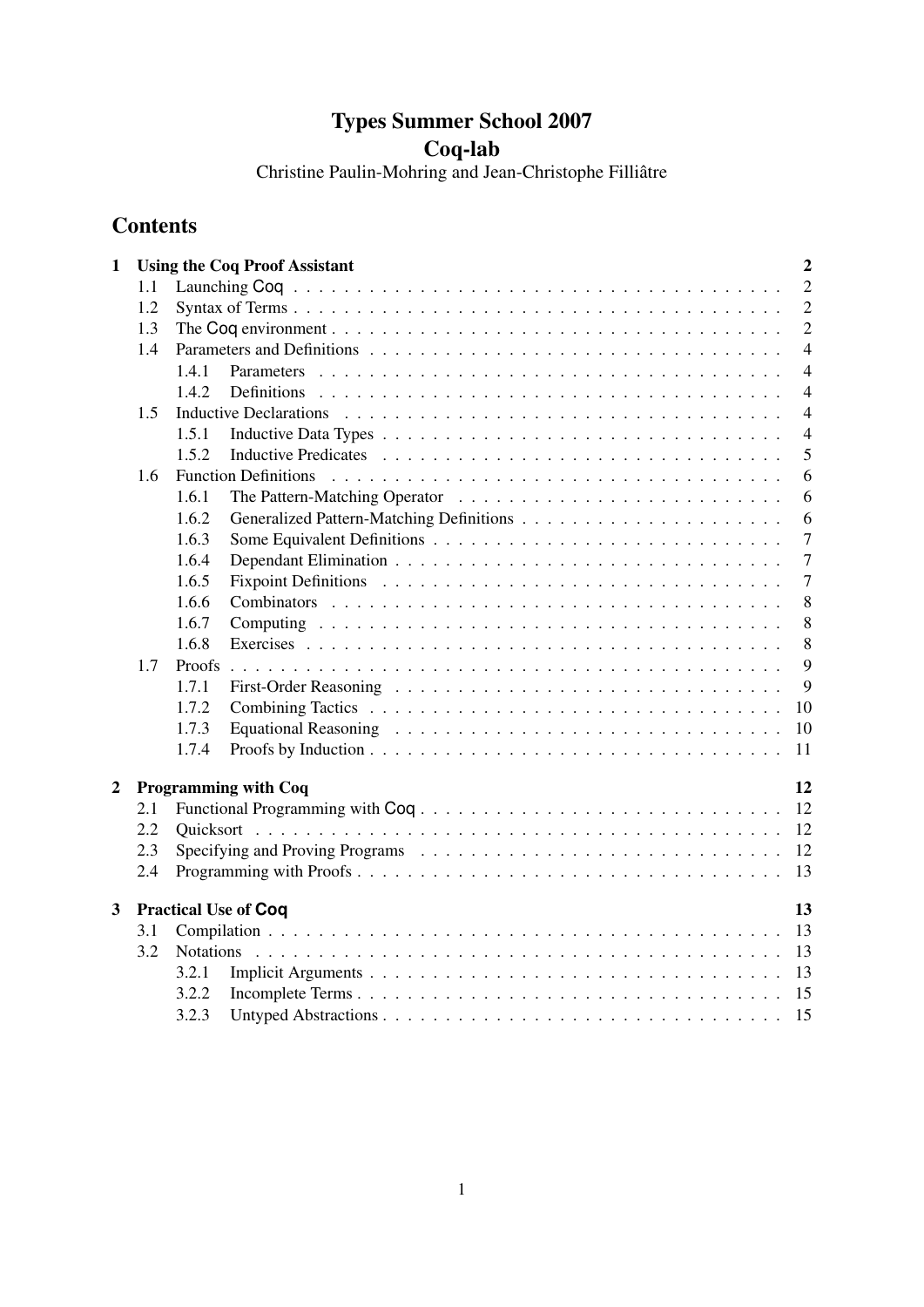# 1 Using the Coq Proof Assistant

## 1.1 Launching **Coq**

The command coqide starts the Coq graphical interface. It is composed of three windows. The left one contains the user input script. The right-top window contains the current goal. The right-bottom window contains the output of commands. All commands ends with a dot. There is also a pure ASCII toplevel  $(coqtop)$  and a batch compiler  $(coqc, see Section 3.1)$ . The Coq reference manual is available online at

coq.inria.fr/V8.1/refman/index.html

## 1.2 Syntax of Terms

We assume that the syntax of terms is already known (see Christine's lecture).

## 1.3 The **Coq** environment

The following interactive commands are useful to navigate through libraries when doing proofs. They can be executed from the coqide Query window (use the menu Queries or Windows/Show Query Window).

• Inspect *num*: displays the type of the last *num* declarations. A declaration is either the introduction of a new identifier or the loading of a module.

```
Coq < Definition x := 0.
Cog \le Inductive \ y : Set := C : y.Coq < Inspect 5.
x : nat
Inductive y : Set := C : y
y\_rect: forall P : y \rightarrow Type, P C -> forall y : y, P yy\_ind: forall P : y \rightarrow Prop, P C -> forall y : y, P yy_rec : forall P : y \rightarrow Set, P C -> forall y : y, P y
```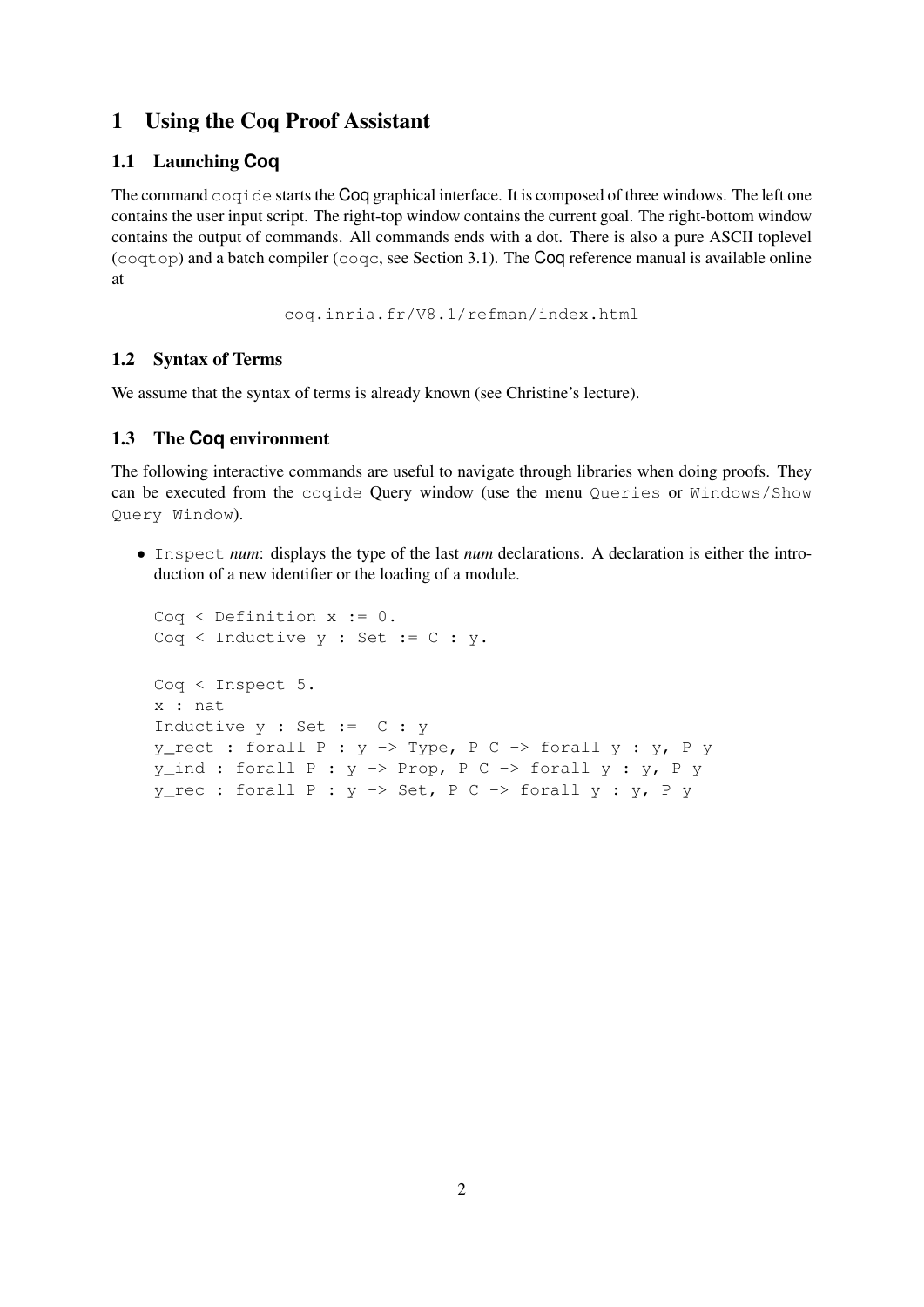• Search *name*: displays all declaration *id : type* where *name* is the head constant of *type*, *i.e. type* is of the form

forall  $(x_1 : A_1) \ldots (x_n : A_n)$ , *name*  $t_1 \ldots t_n$ 

Coq < Search not. sym\_not\_eq: forall (A : Type) (x y : A),  $x \iff y \implies y \iff x$ sym\_not\_equal: forall (A : Type) (x y : A), x <> y -> y <> x not\_eq\_S: forall  $n \text{ m}$  : nat,  $n \text{  m

 -> S n  s m$ O S: forall  $n$  : nat,  $0 \leq S$  n n\_Sn: forall n : nat, n <> S n

Application: Find all lemmas about conjunction and, disjunction or, equality eq and order relation le.

• Print *name*: prints the definition of *name* together with its type.

**Application:** Find the definitions of type nat, order relations  $l$  e and  $l$ t and of the proofs eq  $S$ and  $f_{\text{equal}}$ . Find the definitions of operations plus and mult. Note that the latter are printed as infix symbols  $+$  and  $\star$ .

• Check *term*: checks if *term* can be typed and displays its type. If *term* is an identifier, it is another way to get its type.

```
Coq < Check (fun x:nat => x + 0).
fun x : nat \Rightarrow x + 0: nat -> nat
```
Application: What is proved by lemma nat\_case? Are the following terms well-typed: (plus O (S O)), (plus true false)?

• Require Export *name*: checks if module *name* is already present in the environment. If not, and if a file *name.vo* occurs in the loadpath, then it is loaded and opened (its contents is revealed).

The set of loaded modules and the loadpath can be displayed with the commands  $Print$  Modules and Print LoadPath. The default loadpath is the set of all subdirectories of the Coq standard library.

The libraries related to natural numbers arithmetic are Le, Lt, Gt, Plus, Mult, Between. They are gathered in a single module  $Arith$  in such a way that the command Require Export Arith loads and opens all these modules.

Coq < Require Export Arith.

Applications: Display the loadpath. Load one of the arithmetic modules and search for theorems about relation le.

• Reset *name*: Restore the system as it was before the declaration of *name*. It is not useful in coqide where navigation through the input script is provided by menus and key shortcuts.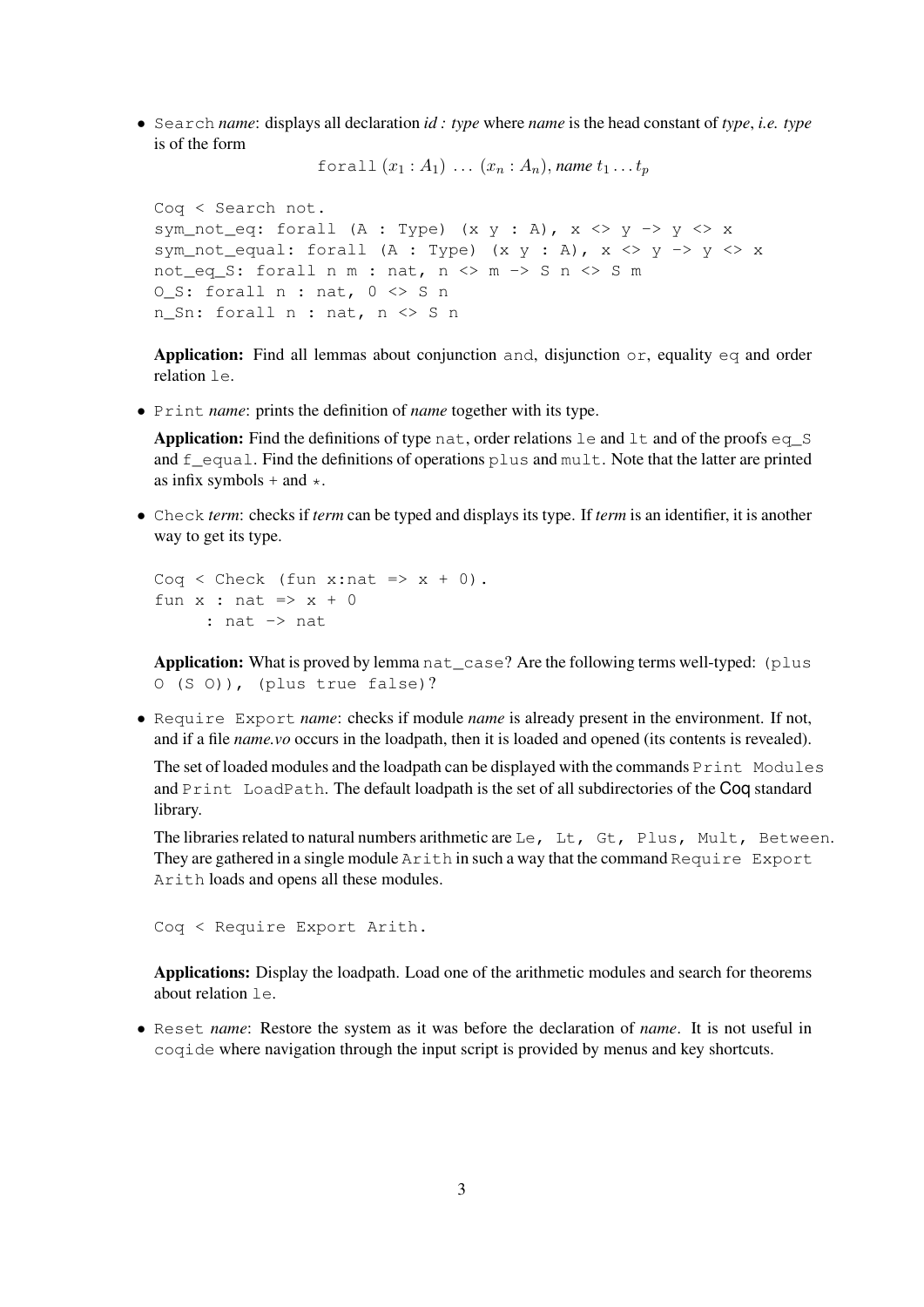## 1.4 Parameters and Definitions

#### 1.4.1 Parameters

It is possible to introduce parameters for the theory under development. The syntax is

{Hypothesis | Variable | Axiom | Parameter} *name : type*

where *name* is the name of the hypothesis or variable to introduce and *type* its type. The four variants Hypothesis, Variable, Axiom and Parameter are all equivalent; they are provided for the (mathematical) clarity of the development. Several variables of the same type can be introduced with a single command, using the variants Variables and Hypotheses and a blank-separated list of names.

For instance, we can introduce a type A and two variables of this type using the commands:

Coq < Variable A : Set. Coq < Variables x y : A.

#### 1.4.2 Definitions

The usual way to introduce a new definition is

Definition *name* := *term* : *type*

The identifier *name* is then an abbreviation for the term *term*. The type *type* is optional (and inferred when omitted).

Example. The square function can be defined as follows:

Coq < Definition square := fun x:nat =>  $x * x$ .

or equivalently as follows:

Coq < Definition square  $(x:nat)$  : nat :=  $x * x$ .

## 1.5 Inductive Declarations

#### 1.5.1 Inductive Data Types

Possibly recursive data types can be declared as a set of constructors. Each constructor is associated to a type which describes its *arity*. There are some syntactic restrictions over arities.

The syntax of inductive declarations is:

```
Inductive name : Set := c_1 : C_1 | ... |c_n : C_n
```
where *name* is the name of the type to be defined,  $c_i$  the names of the constructors and each  $C_i$  the type of constructor  $c_i$ .

Example. The data type of natural numbers can be declared as follows:

Coq < Inductive nat : Set :=  $Coq \leq 10$ : nat Coq <  $| S : nat \rightarrow nat.$ 

Note that constructor names must be valid identifiers and thus  $\circ$  is the capital character and not the number 0. However, there is a notation for natural numbers which allows the user to write them using the usual decimal notation (and thus  $\circ$  as  $\circ$ , and  $\circ$  ( $\circ$  ( $\circ$ )) as 3).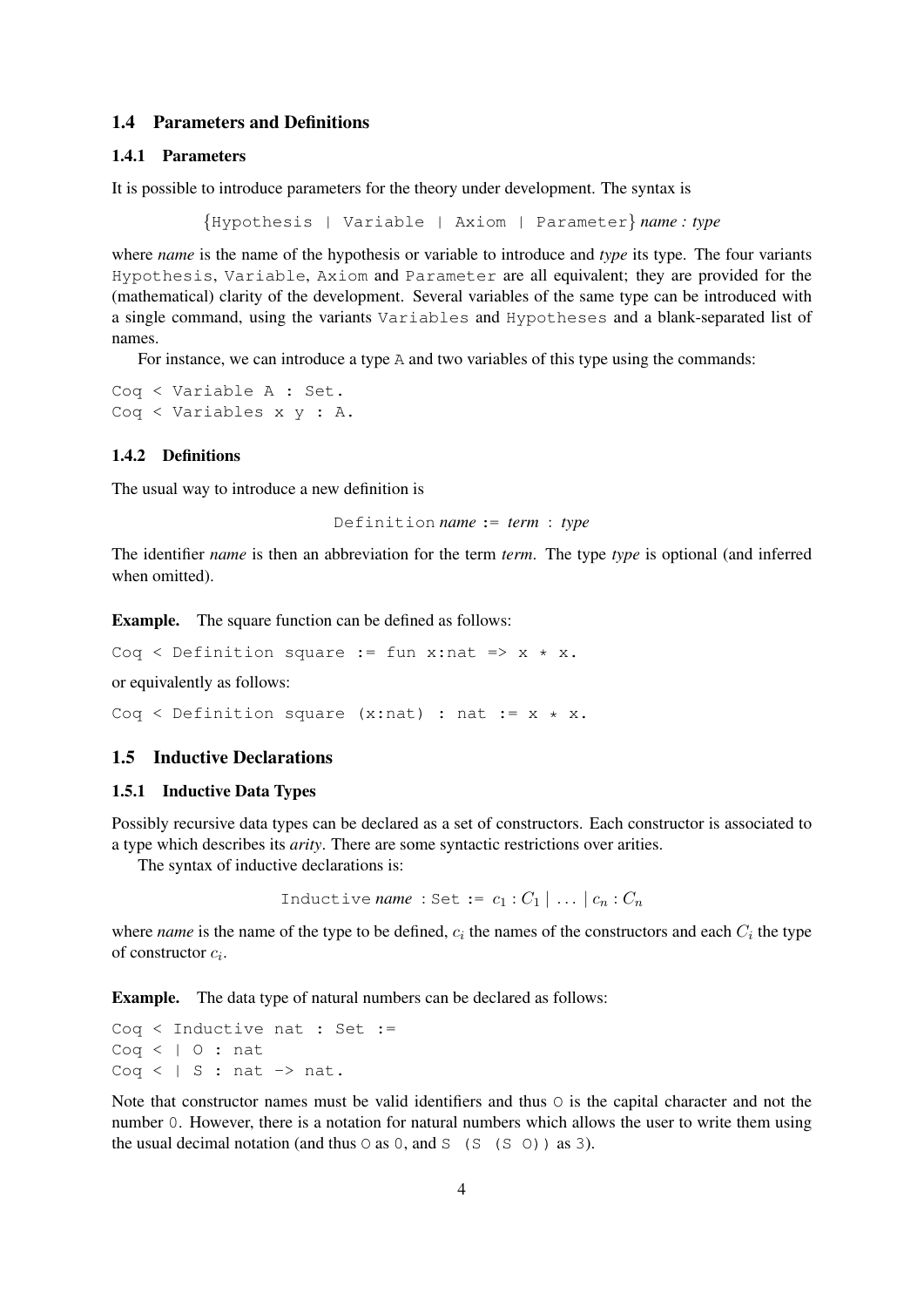Exercises. Follow the same schema to define types for the following representations:

- $\bullet$  the set  $\mathbb Z$  of integers as a free structure with zero and two injections pos and neg from nat to  $\mathbb{Z}$ , where the term (pos n) stands for  $n + 1$  and (neg n) for  $-n - 1$ ;
- arithmetic expressions corresponding to the following abstract syntax:

 $expr::= 0 \mid 1 \mid expr + expr \mid expr - expr$ 

• binary trees over a type A (to be declared):

 $tree::=empty | node(A,tree,tree)$ 

## 1.5.2 Inductive Predicates

Inductive definitions can be used to introduced predicates specified by a set of closure properties, as some kind of generalized Prolog clauses. Each clause is given a name, seen as a constructor of the relation and whose type is the logical formula associated to the clause.

The syntax of such a definition is:

```
Inductive name : arity := c_1 : C_1 | ... | c_n : C_n
```
where *name* is the name of the relation to be defined, *arity* its type (for instance nat->nat->Prop for a binary relation over natural numbers) and, as for data types,  $c_i$  and  $C_i$  the names and types of constructors respectively.

Example. The definition of the order relation over natural numbers can be defined as the smallest relation verifying:

forall n:nat, LE O n forall n m:nat, LE n m  $\rightarrow$  LE (S n) (S m)

In Coq, such a relation is defined as follows:

```
Coq < Inductive LE : nat \rightarrow nat \rightarrow Prop :=
Coq < | LE_O : forall n:nat, LE 0 n
Coq \lt | LE_S : forall n m:nat, LE n m -> LE (S n) (S m).
```
This declaration introduces identifiers LE, LE\_O and LE\_S, each having the type specified in the declaration. Moreover, case analysis operations and recursive definitions are associated to inductive types which allow to capture the minimality of the relation.

Actually, the definition if this order relation in Coq standard library is slightly different:

```
Coq < Inductive le (n: nat) : nat \rightarrow Prop :=
Coq < | le_n : le n n
Coq < | le_S : forall m:nat, le n m \rightarrow le n (S m).
```
The parameter  $(n:nat)$  after le is used to factor out n in the whole inductive definition. As a counterpart, the first argument of le must be n everywhere in the definition. In particular, n could not have been a parameter in the definition of LE since LE must be applied to  $(S \nvert n)$  in the second clause.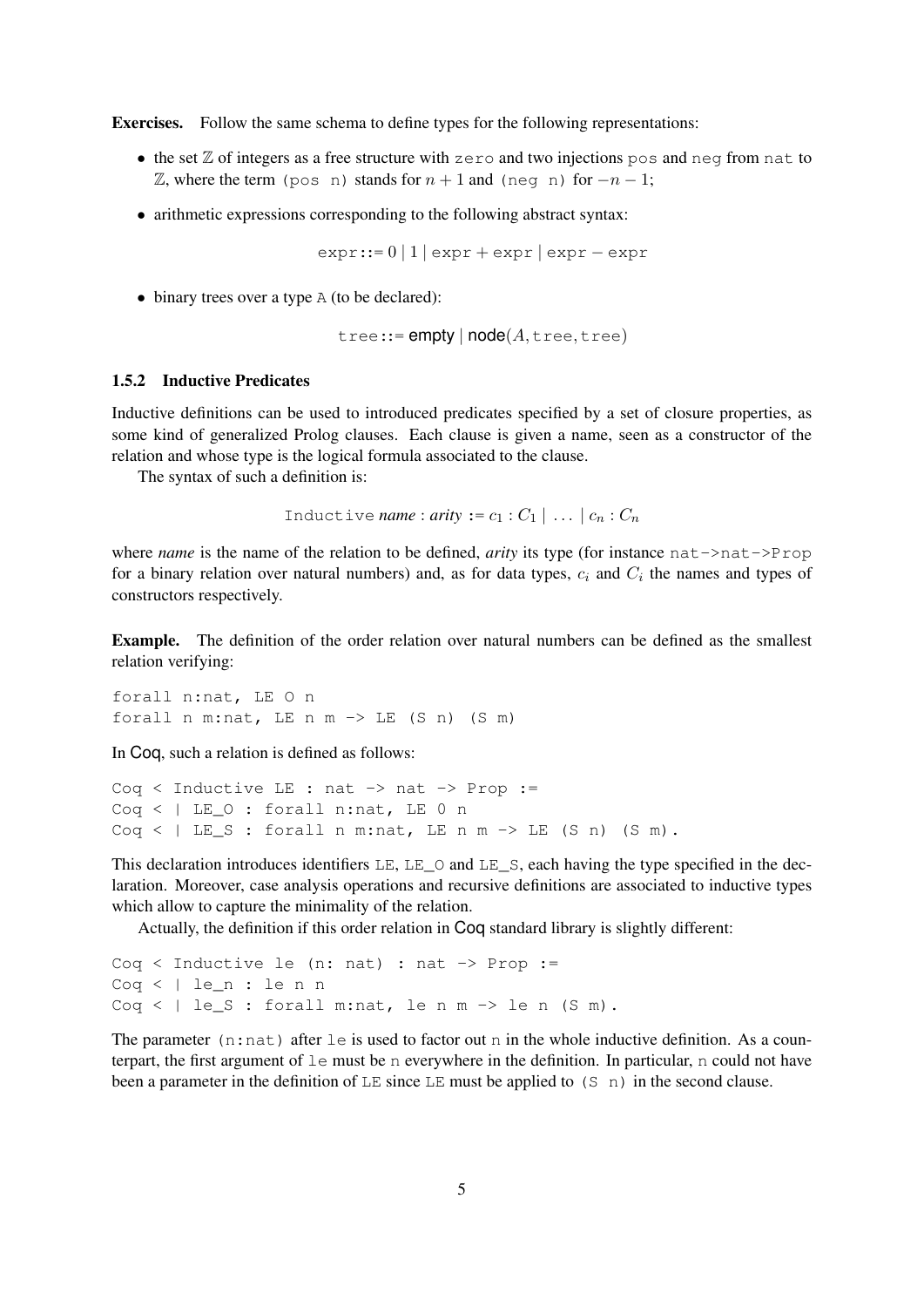### Exercises.

- Define an inductive predicate  $Natural \nvert \Delta$  which characterizes zero and the positive numbers.
- Define a relation Diff such that  $(Diff n \, m \, z)$  means that the value of  $n-m$  is z, for two natural numbers  $n$  and  $m$  and an integer  $z$ .
- Define a relation  $\text{SubZ}$  which specifies the difference between two elements of  $\mathbb{Z}$ .
- Define a relation Sem which relates any expression of type  $\epsilon_{\text{XPT}}$  to its "semantics" as an integer.

## 1.6 Function Definitions

#### 1.6.1 The Pattern-Matching Operator

When a term t belongs to some inductive type, it is possible to build a new term by case analysis over the various constructors which may occur as the head of t when it is evaluated. Such definitions are known in functional programming languages as *pattern-matching*. The Coq syntax is the following:

match term with  $c_1$  args<sub>1</sub> => term<sub>1</sub> ...  $c_n$  args<sub>n</sub> => term<sub>n</sub> end

In this construct, the expression *term* has an inductive type with n constructors  $c_1, ..., c_n$ . The term  $\text{term}_i$  is the term to build when the evaluation of t produces the constructor  $c_i$ . It is possible to give the expected type for the result with the following variant:

match term return type with  $c_1$  args<sub>1</sub> => term<sub>1</sub> ...  $c_n$  args<sub>n</sub> => term<sub>n</sub> end

Natural Numbers. If n has type nat, the function checking whether n is  $\circ$  can be defined as follows:

```
Coq < Check (fun n:nat => match n with
Cog < | 0 \Rightarrow trueCog < | S x => falseCoq < end).
```
#### 1.6.2 Generalized Pattern-Matching Definitions

More generally, patterns can match several terms at the same time, can be nested and can contain the universal pattern \_ which filters any expression. Patterns are examined in a sequential way (as in functional programming languages) and must cover the whole domain of the inductive type. Thus one may write for instance

```
Coq < Check (fun n m:nat \RightarrowCoq < match n, m with
Cog < | 0, | = > trueCog < | K = S S \ni S false
Cog < | _{-1} = > trueCoq < end).
```
However, the generalized pattern-matching is not considered as a primitive construct and is actually *compiled* in primitive patterns as described in the previous section.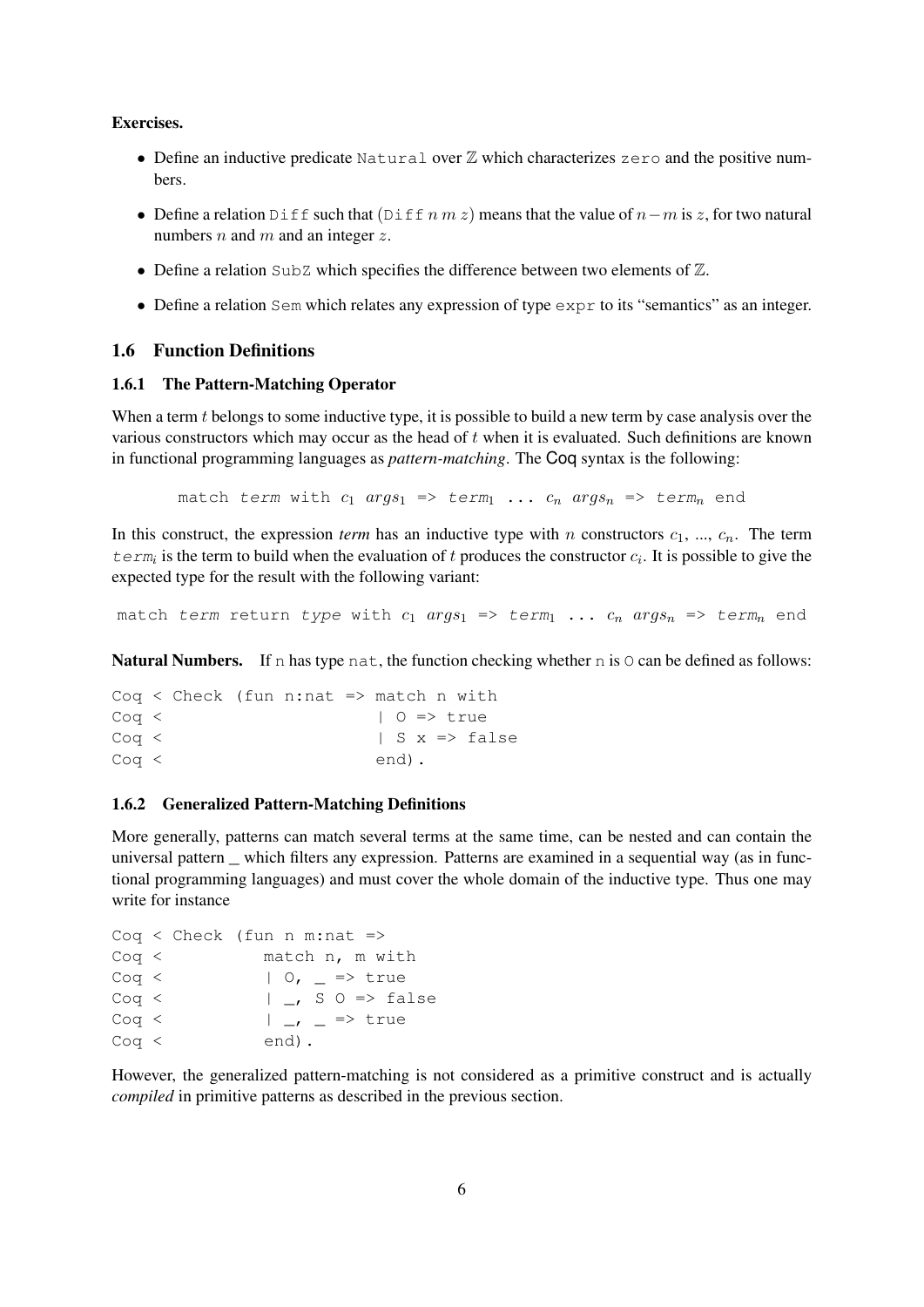## 1.6.3 Some Equivalent Definitions

In the case of an inductive type with a single constructor  $C$ , the construct construction :

```
let (x_1, \ldots, x_n) := t in u
```
can be used as an equivalent to match t with C  $x_1 \ldots x_n \implies u$  end.

In the case of an inductive type with two constructors  $c_1$  and  $c_2$  (such as the type of booleans for instance) the construct

if t then  $u_1$  else  $u_2$ 

can be used as an equivalent to match t of  $c_1 = \ge u_1 + c_2 = \ge u_2$  end.

## 1.6.4 Dependant Elimination

To prove a property P n on a natural number n, one may distinguish the case  $n = 0$  and the case  $n = S p$ for another natural number p. Thus we simply need to prove P  $\circ$  and forall p : nat, P (S p). The term which encodes this proof is also built by pattern-matching using the match operator.

In that case, the predicate  $P$  over which the case analysis is built is usually difficult (or even impossible) to infer automatically. Thus it must be given explicitly by the user, using the following variant of match:

match term as x return type(x) with  $C_1$  args<sub>1</sub> => term<sub>1</sub> ...  $C_n$  args<sub>n</sub> => term<sub>n</sub> end

## Exercises.

.

- Define the predecessor function of type nat->nat and a function of type  $\mathbb{Z}-$ >bool which checks whether its argument is 0.
- Let  $A: Set$  and  $P: A \rightarrow Set$  be parameters. Define the dependant sum of type Set with a single constructor intro: forall x:A,  $P \times -\infty$  - Then define the two projections pil of type sum- $\geq$ A and pi2 of type forall s:sum, P (pi1 s).

#### 1.6.5 Fixpoint Definitions

To define functions over inductive data types, it is necessary to use recursion. General recursion cannot be used since it would lead to an unsound logic.

Only structural recursion is allowed. It means that a function can be defined by fixpoint if one of its formal arguments, say  $x$ , as an inductive type and if each recursive call is performed on a term which can be checked as structurally smaller than x. The basic idea is that x will usually be the main argument of a match construct and then recursive calls can be performed in each branch on some variables of the corresponding pattern.

The Fixpoint Construct. The syntax for a fixpoint definition is the following:

```
Fixpoint name (x_1:type_1) ... (x_n:type_n) {struct x_i}: type<sub>f</sub> :=term
```
The variable  $x_i$  following the struct keyword is the recursive argument. Its type  $type_i$  must be an instance of an inductive type. The type of *name* is  $forall 1 : type_1) \dots (x_p : type_p)$ ,  $type_f$ . Occurrences of *name* in *term* must be applied to at least i arguments and the ith must be recognized as structurally smaller than  $x_i$ . Note that the struct keyword may be omitted when  $i = 1$ .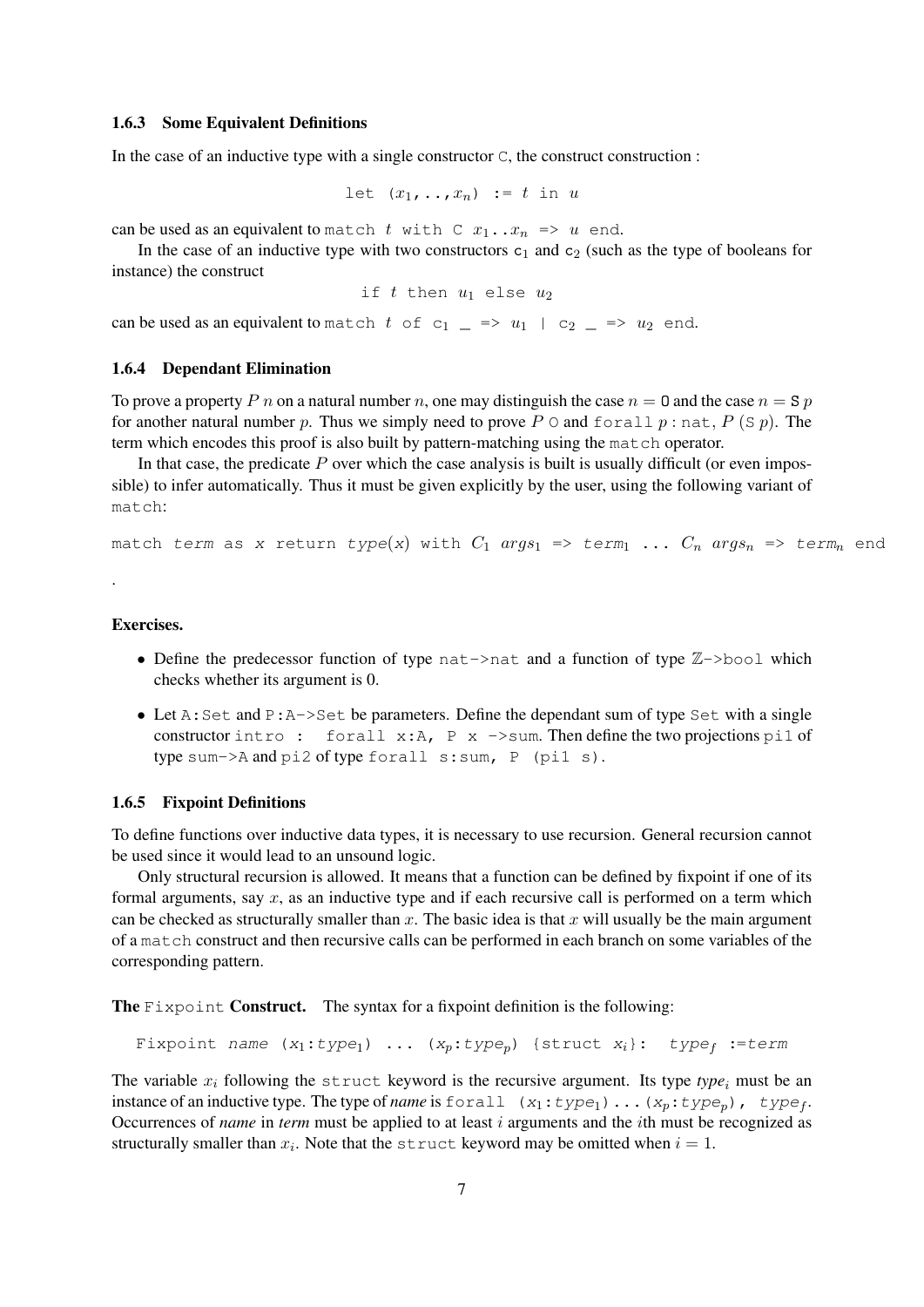**Examples.** The following two definitions of  $p \text{lus}$  by recursion over the first and the second argument respectively are correct:

```
Fixpoint plus1 (n m:nat) {struct n} : nat :=
      match n with
      | O => m
      | S p \Rightarrow S (plus1 p m)
      end.
Fixpoint plus2 (n m:nat) {struct m} : nat :=
      match m with
      | 0 \implies n| S p => S (plus2 n p)
      end.
```
## 1.6.6 Combinators

In Coq, the constructs match and  $fix$  (the internal construct for Fixpoint definitions) are used for all definitions over inductive types. We have seen that a higher-level construct can be used for complex pattern-matching and recursive function definitions.

In other logical frameworks such as system  $T$  or Martin-Löf's type theory, we rather use combinators implementing primitive recursion or axioms corresponding to structural induction schemas.

In Coq, such combinators are automatically introduced when an inductive type is declared. For instance, the two constants  $Ind$  ind and  $Ind$  rec are automatically defined when the inductive type Ind is declared. Other schemas can be manually generated using command Scheme.

#### 1.6.7 Computing

One can reduce a term and prints its normal form with Eval compute in term. For instance:

```
Coq < Eval compute in (fun x:nat => 2 + x) 3.
     = 5: nat
```
## 1.6.8 Exercises

- Define an  $or$  function over booleans. Check the properties  $or$  true  $=$  true and  $or$ false  $b = b$ .
- Define a function from  $\mathbb Z$  to  $\mathbb Z$  for the negation of an integer.
- Define the canonical injection from nat to  $\mathbb{Z}$ .
- Define a function of type nat  $\rightarrow$  nat  $\rightarrow \mathbb{Z}$  which computes the difference between two natural numbers, with the following specification:

diff  $0 0 =$  zero diff  $0 (S n) =$  neg n diff  $(S n) 0 = pos n$  diff  $(S n) (S m) = diff n m$ 

- Use the function  $\text{diff}$  above to define addition and subtraction over type  $\mathbb{Z}$  (*i.e.* as functions of type  $\mathbb{Z} \to \mathbb{Z} \to \mathbb{Z}$ ).
- Define a function which maps each expression of type  $\exp r$  to its "semantics" as an element of Z.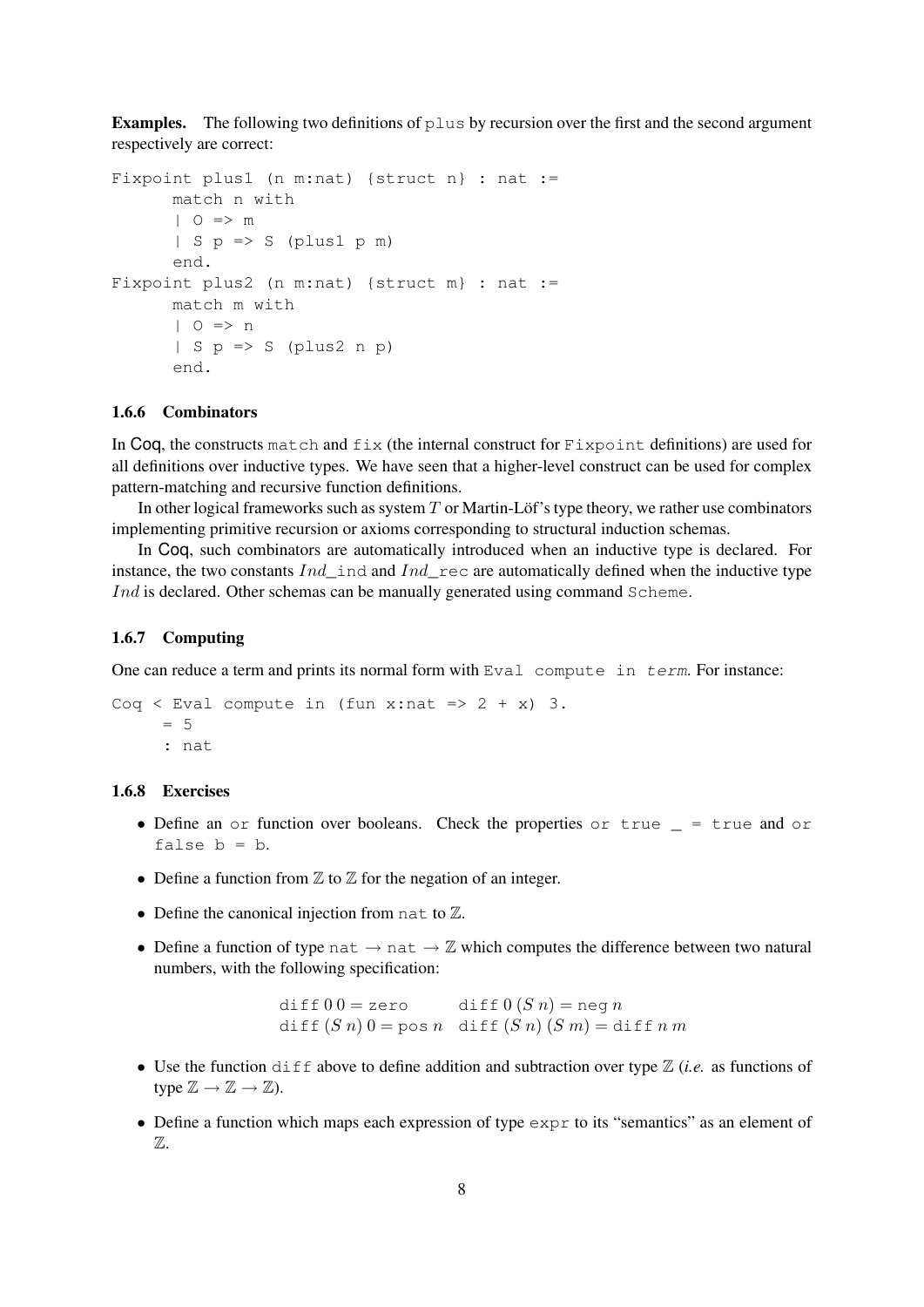### 1.7 Proofs

To prove a theorem with Coq, one has to state it first, with one of the following two declarations:

{Theorem | Lemma} *name : type*

where *name* is the name of the theorem and *type* its statement.

#### 1.7.1 First-Order Reasoning

Coq logic uses natural deduction rules for a higher-order predicate calculus. Each connective is associated to introduction and elimination rules, as usual. For instance, the introduction rules for conjunction is

$$
\frac{A\quad B}{A\wedge B}
$$

whereas the two elimination rules are usually given as

$$
\frac{A \wedge B}{A} \qquad \frac{A \wedge B}{B}
$$

which is equivalent to the following rule used by Coq:

$$
\begin{array}{c}\nA \wedge B \quad A \Rightarrow B \Rightarrow C \\
C\n\end{array}
$$

A tactic can be associated to each inference rule of the logic, in a natural way: starting with a goal which is an instance of the rule conclusion, we generate one subgoal for each premise of the rule, sideconditions being checked if any. For instance, conjunction is associated to the split tactic, which corresponds to the introduction rule. Thus it transforms a goal  $A \wedge B$  into two goals A and B. For elimination rules, the information in the conclusion is not sufficient to instantiate the premises (one has to know  $A$  and  $B$ ). Thus tactics may have arguments to indicate the missing information. In the case of the conjunction for instance, the tactic will take a proof of the main premise, that is a proof of  $A \wedge B$ . The following table gives the correspondence between Coq syntax, usual connectives and introduction and elimination tactics.

| Proposition $(P)$ | Coq syntax         | Introduction         | Elimination ( <i>H</i> of type $P$ ) |
|-------------------|--------------------|----------------------|--------------------------------------|
|                   | False              |                      | elim $H$ , contradiction             |
| $\neg A$          | $\sim$ A           | intro                | apply $H$                            |
| $A \wedge B$      | $A/\ B$            | split                | elim $H$                             |
| $A \Rightarrow B$ | $A->B$             | intro                | apply $H$                            |
| $A \vee B$        | $A \backslash B$   | left, right          | elim H                               |
| $\forall x:A.P$   | forall $(x:A)$ , P | intro                | apply $H$                            |
| $\exists x:A.P$   | exists $(x:A), P$  | exists witness       | elim $H$                             |
| $x =_A y$         | $x=y$              | reflexivity, trivial | elim $H$ , rewrite $H$               |

The assumption Tactic. The axiom rule is implemented by the assumption tactic, which searches the context for a proof of the current goal.

The apply with and elim with Tactics. In elimination rules, the argument of the apply and elim tactics is a term which proves the main premise. Usually, one does not have a theorem or an hypothesis H which exactly proves the main premise P but a generalization, typically forall  $(x_1 :$  $A_1$ ... $(x_n : A_n)$ , P'. The tactics try to find out an adequate instance of H which can be eliminated and will generate additional subgoals if necessary. If this instance cannot be inferred automatically, the apply and elim tactics fail. Then some variants can be used to explicitly provide the terms which cannot be inferred:  $\{\text{apply } | \text{elim}\}$  *H* with  $t_1 \ldots t_k$ .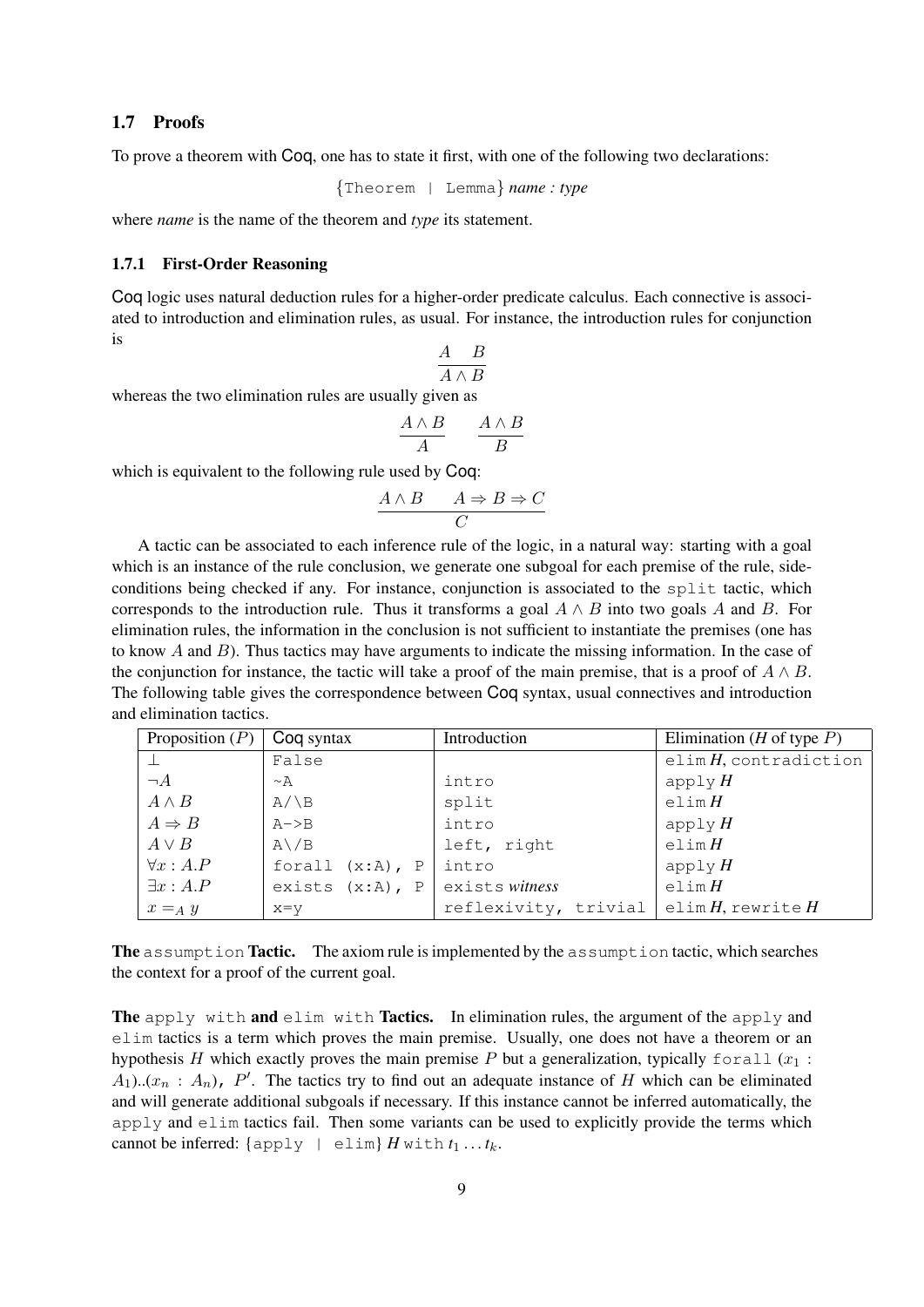Some Useful Commands. The following commands can be used to build a theorem proof:

- Proof *term*: gives an explicit proof term for the current theorem.
- Qed: saves a proof in the environment once it is completed (no more subgoal).
- Admitted : aborts a proof and replaces the statement by an axiom that can be used in later proofs.

Exercises. Prove the following tautologies:

$$
A \land (B \lor C) \Rightarrow (A \land B) \lor (A \land C)
$$
  
\n
$$
A \lor (\forall x.(P \ x)) \Rightarrow \forall x.(A \lor (P \ x))
$$
  
\n
$$
\exists x. \forall y.(Q \ x \ y) \Rightarrow \forall y. \exists x.(Q \ x \ y)
$$

### 1.7.2 Combining Tactics

The basic tactics can be combined into more powerful tactics using tactics combinators, also called *tacticals*. Here are some of them:

| <b>Tactical</b>                    | <b>Meaning</b>                                                                      |
|------------------------------------|-------------------------------------------------------------------------------------|
| $t_1$ ; $t_2$                      | applies tactic $t_1$ to the current goal and then $t_2$ to each generated subgoal   |
| $t_2$<br>$t_1$                     | applies tactic $t_1$ ; if it fails then applies $t_2$                               |
| $t$ ; $[t_1 \mid \ldots \mid t_n]$ | applies $t$ and then $t_i$ to the $i$ -th generated subgoals; there must be exactly |
|                                    | $n$ subgoals generated by $t$                                                       |
| idtac                              | does nothing                                                                        |
| try $t$                            | applies $t$ if it does not fail; otherwise does nothing                             |
| repeat $t$                         | repeats $t$ as long as it does not fail                                             |
| solve $t$                          | applies $t$ only if it solves the current goal                                      |

#### 1.7.3 Equational Reasoning

**Proving Equalities.** If two terms t and u are convertible, then the reflexivity tactic solves the goal  $t = u$ . The symmetry tactic replaces the goal  $t = u$  by the goal  $u = t$ . To use a transitivity step, one uses the transitivity v tactic which produces two subgoals  $t = v$  and  $v = u$ .

Using Equality to Rewrite. The elimination rule for equality says that if there is a proof of  $t = u$  then for each property P such that  $P(t)$  holds, we also have  $P(u)$ . The elimination tactic on a proof of  $t = u$ will replace the goal  $P(t)$  by the goal  $P(u)$ . In practice, the effect is to replace each occurrence of u by  $t$  in the goal.

Some variants are:

- If H proves  $t = u$  then one can replace t by u using the tactic rewrite  $\rightarrow$  H.
- To replace t by u while generating the subgoal  $u = t$  one uses the tactic replace t with u.
- To replace some (but not all) occurrences of u, one first uses the tactic pattern u at  $\alpha$ ccs, where *occs* is a list of occurrences to be rewritten, before using the elim, rewrite or replace tactic.

Convertibility. The tactics simpl and unfold name reduce the goal by transforming (some part of) the goal into a convertible term.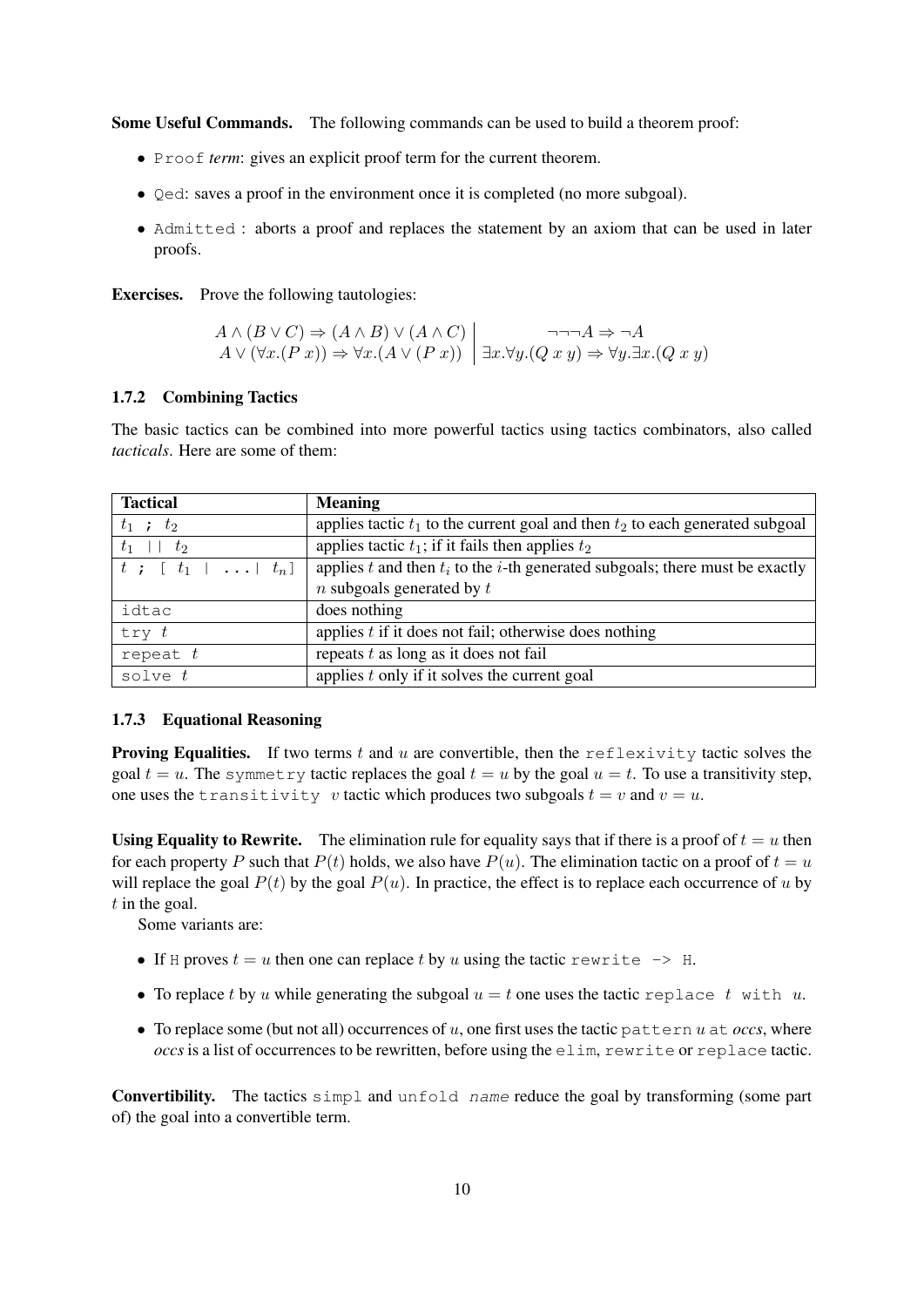#### Exercises.

- Prove the stability of the constructors of type  $\mathbb Z$  for equality  $(n = m \Rightarrow$  neg  $n =$  neg  $m$ , etc.).
- Prove the opposite direction, for instance neg  $n =$  neg  $m \Rightarrow n = m$ . Hint: start by defining a projection from  $Z$  to nat, or use the injection tactic.
- Prove one of the definitional equalities for function  $diff$ ; for instance

$$
\text{diff}(S\ n)(S\ m) = \text{diff}\ n\ m
$$

## 1.7.4 Proofs by Induction

**The** induction Tactic. The tactic to perform proofs by induction is induction term where *term* is an expression in an inductive type. It can be an induction over a natural number or a list but also a usual elimination rule for a logical connective or a minimality principle over some inductive relation. More precisely, an induction is the application of one of the principles which are automatically generated when the inductive type is declared.

The induction tactic can also be applied to variables or hypotheses from the context. To refer to some unnamed hypothesis from the conclusion (*i.e.* the left hand-side of an implication), one has to use induction *num* where *num* is the *num*-th unnamed hypothesis in the conclusion.

The induction tactic generalizes the dependent hypotheses of the expression on which induction applies. To avoid this behavior, on may clear some hypotheses with clear, or use elim or simple induction which are simplified versions of induction.

Induction over Data Types. If *term* has an inductive type then the induction used in the natural generalization of the induction over natural numbers. The main difficulty is to tell the system what is the property to be proved by induction. The default (inferred) property is the abstraction of the goal w.r.t. all occurrences of *term*. If only some occurrences must be abstracted (but not all) then the pattern tactic must be applied first (as we did above for the rewrite tactic).

It is sometimes necessary to generalize the goal before doing the induction. This can be done using the cut type tactic, which changes the goal G into  $type \Rightarrow G$  and generates a new subgoal *type*. If the generalization must include some hypotheses, one may use the generalize tactic first (if  $x$  is a variable of type A, then generalize x changes the goal G into the new goal forall  $x:A$ , G.

Induction over Proofs. If *term* belongs to an inductive relation then the elimination tactic corresponds to the use of the minimality principle for this relation. Generally speaking, the property to be proved is  $(I x_1 ... x_n) \Rightarrow G$  where I is the inductive relation. The goal G is abstracted w.r.t.  $x_1 ... x_n$  to build the relation used in the induction. It works automatically when  $x_1 \ldots x_n$  are variables. If not, the system cannot infer a well-typed abstraction or infers a non-provable property. In that case, the tactic inversion term is to be preferred (it exploits all information in  $x_1 \ldots x_n$ ).

## Exercises.

- Prove the properties Diff n n zero and Diff  $(S n) n$  (pos 0).
- Prove that for all natural numbers n and m, if  $m \leq n$  then there exists z such that Natural z and  $\text{Diff}$   $n \, m \, z$ .
- Prove that for all natural numbers n and m the property Diff n m (diff n m) holds.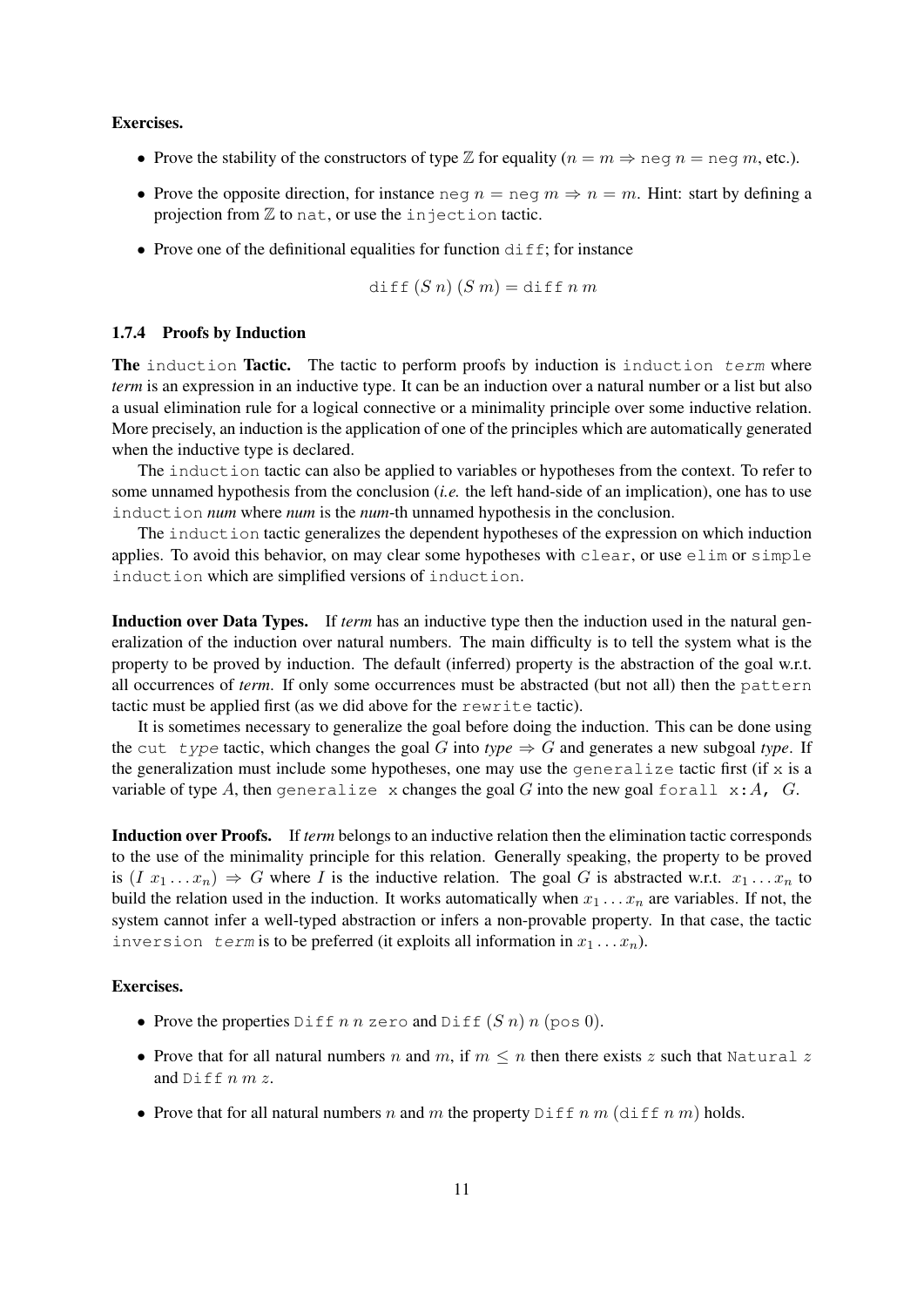# 2 Programming with Coq

We propose a few exercises as an introduction to certified functional programming using Coq.

## 2.1 Functional Programming with **Coq**

We assume an environment where a parameter type A is given, as well as an order relation inf over A, of type  $A \rightarrow A \rightarrow$  bool.

- 1. [Type **list**, primitive recursive functions **singl,lgth,app,rev**] Define the data type list for the lists of elements of type A. Define a function singl which takes an element and builds a list containing only this element, a function  $l$ qth computing the length of a list, a function app catenating two lists and a function rev to reverse a list (either using app or using an accumulator to get a recursive terminal function).
- 2. [Function Evaluation] Introduce some variables  $a, b, c$  of type A. Test the functions above on small examples using the Eval compute command.
- 3. [Function **nb\_occ**] Using inf, define a function checking for the equality of two terms of type A. Then define a function nb\_occ computing the number of occurrences of a given element in a given list.
- 4. [Insertion in a sorted list] Assuming a given element and a sorted list, define a function inserting the element in the list such that the resulting list is sorted.

## 2.2 Quicksort

- 1. [Function **split\_list**] Define a function split\_list which takes a term a of type A and a list 1 and returns two lists, one containing the elements of 1 smaller than a and the other containing the elements of  $\perp$  greater or equal than  $\triangle$ . Show that both lists have a length smaller or equal than the length of l.
- 2. [Well-founded induction] Define a function which takes a list as argument and returns a sorted list containing the same elements. It will use a divide-and-conquer approach (quicksort), as follows: is the list is not empty, we take its first element, split the remaining list according to this element, sort the two sublists recursively and finally catenate the three parts (the two sorted sublists and the element) to get a sorted list. Hint: use the well-founded induction operator well\_founded\_induction from the standard library (module Wf\_nat).

## 2.3 Specifying and Proving Programs

- 1. [Predicate **equiv**] Define a predicate equiv of type list→list→Prop which holds when any element occurs exactly the same number of times in each list.
- 2. Prove that the insertion of a in the sorted list  $1$  is a list equivalent (that is, equiv) to (cons a l).
- 3. [Predicate **all**] Given an arbitrary property R:A→Prop, define a property all which says that all the elements in a given list satisfy R.
- 4. Show that if (all l) and (R a) then (all (insert a l)).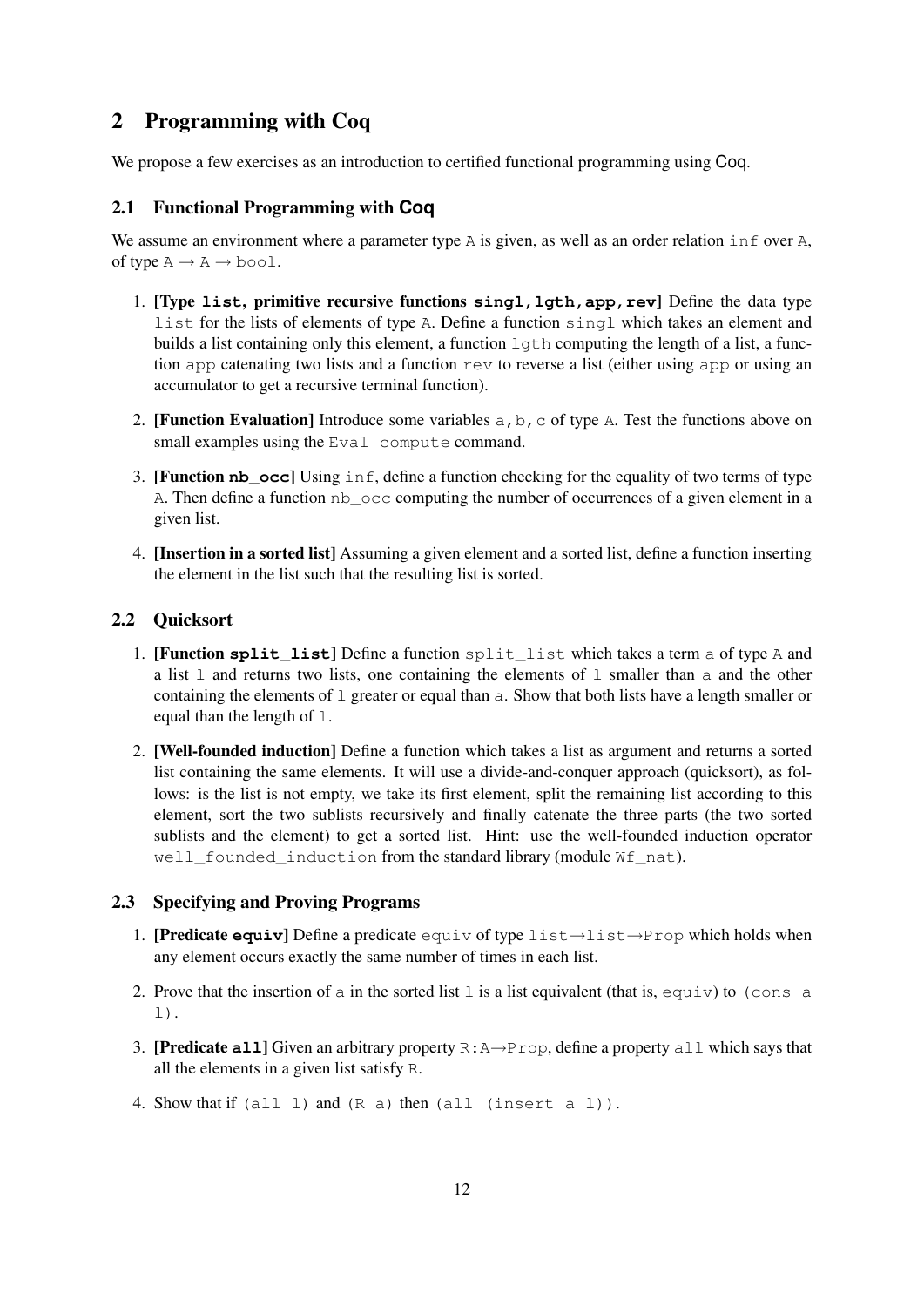- 5. **[Elimination over booleans]** The induction principle over booleans says that to show  $(P \t b)$  it is sufficient to prove (P true) and (P false). Prove a stronger principle which says that to prove (P b) it is sufficient to prove b=true→(P true) and b=false→(P false).
- 6. [Predicate **sorted**] Define a predicate sorted to characterize sorted lists. Show that the insertion into a sorted list is also a sorted list.

## 2.4 Programming with Proofs

1. Show the following property by induction over l:

```
forall (a:A)(l:list), sorted l \rightarrow{m:list | equiv m (cons a l) & sorted m}
```
- 2. Is it possible to perform an induction over hypothesis (sorted  $1$ )?
- 3. Show an induction principle sorted rec similar to sorted ind but where predicate P has type list→Set. What is now the answer to the previous question?
- 4. Give function split\_list a specification and prove its correctness.
- 5. Prove the following theorem: forall l:list,  $\{m:$  list | sorted m & equiv l m}

## 3 Practical Use of **Coq**

## 3.1 Compilation

It is advisable to split large developments into several files. Then each file can be compiled (with the Coq compiler  $\text{cogc}$ ) in order to be subsequently loaded in a very efficient way. Each file f. v is compiled in a file f.vo to be loaded with the Require command (as seen above).

A Unix tool coq\_makefile is provided to generate a Makefile to automate such a compilation. It is used as follows:

unix% coq\_makefile f1.v ... fn.v -o Makefile

The dependencies between the various Coq files are maintained into the file . depend (initially, it has to be created by the user, using for instance the command touch .depend). Then it can be updated with the command:

unix% make depend

## 3.2 Notations

## 3.2.1 Implicit Arguments

Some typing informations in terms are redundant. For instance, let us consider the constructor of polymorphic pairs:

```
Coq < Check pair.
pair
       : forall A B : Type, A \rightarrow B \rightarrow A * B
```
To build a pair of two natural numbers, it is not necessary to give the four arguments, but only the last two, since types A and B can be inferred as the types of the last two arguments, respectively: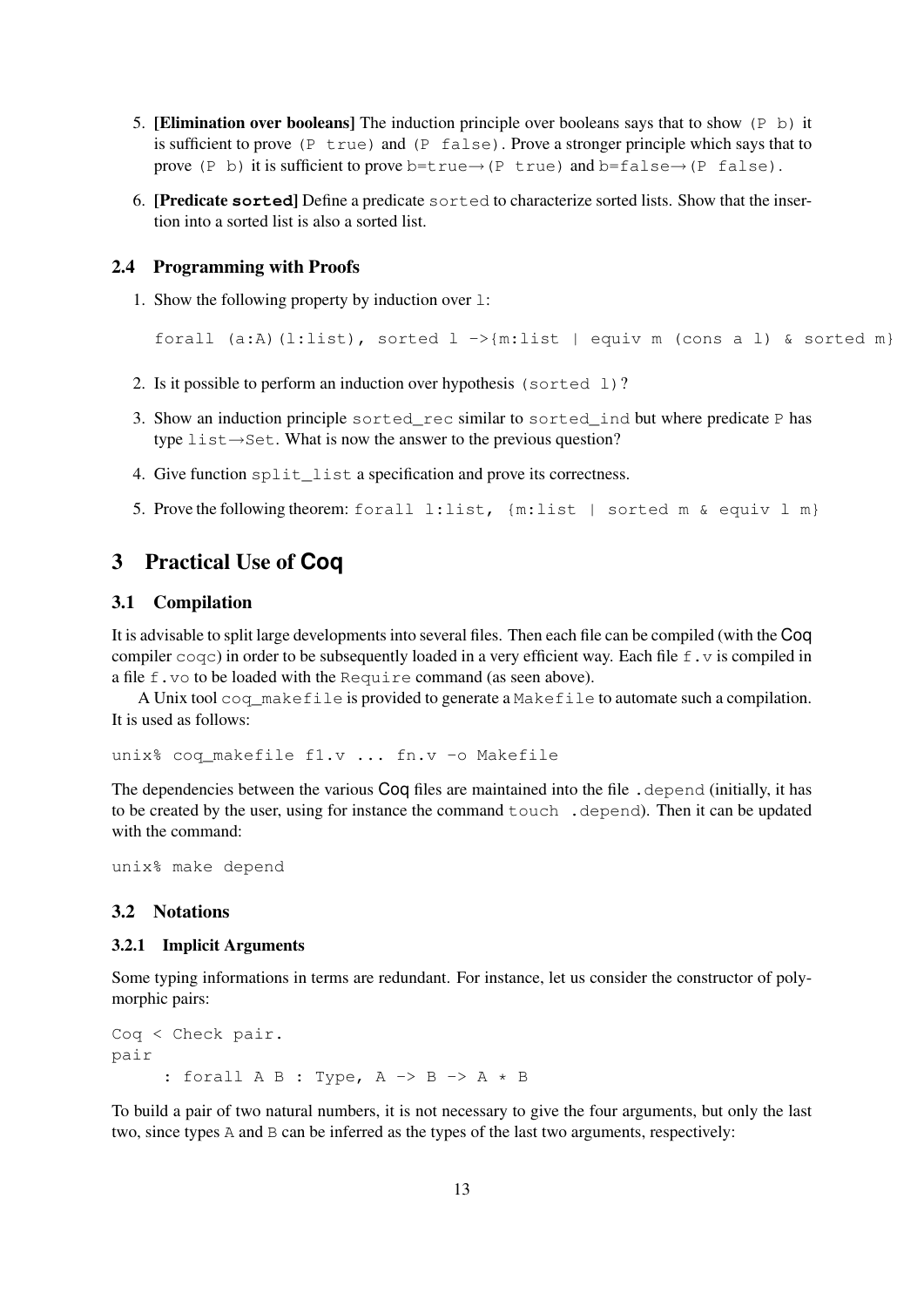$Cog < Check$  (pair  $0 0$ ). (0, 0) : nat \* nat

A general mechanism, called *implicit arguments*, allows such shortcuts. It defines a set of arguments that can be inferred from other arguments. More precisely, if the type of a constant c is  $\text{forall } x_1 : type_1 \text{)} \dots (x_n : type_n \text{)}$ , *t* then argument  $x_i$  is considered implicit if  $x_i$  is a free variable in one of the types  $type_j$ , in a position which cannot be erased by reduction. Such arguments are then omitted. This mechanism is enabled with the following command:

Coq < Set Implicit Arguments.

Then one can define for instance:

Coq < Definition pair3 (A B C:Set) (x:A) (y:B) (z:C) : Coq < A \*  $(B * C)$  := pair x (pair y z).

and implicit arguments can be inspected using the Print Implicit command:

```
Coq < Print Implicit pair3.
pair3 : forall A B C : Set, A \rightarrow B \rightarrow C \rightarrow A \star (B \star C)
Arguments A, B, C are implicit
```
If the constant is applied to an argument then this argument is considered as the first non implicit argument. A special syntax @pair3 allows to refer to the constant without implicit arguments. It is also possible to specify an explicit value for an implicit argument with syntax  $(x:=t)$ . Here are some examples:

```
Coq < Check (pair3 0 true 1).
pair3 0 true 1
      : nat \star (bool \star nat)
Coq < Check (pair3 (A:=nat)).
pair3 (A:=nat)
      : forall B C : Set, nat \rightarrow B \rightarrow C \rightarrow nat \star (B \star C)
Coq < Check (pair3 (B:=bool) (C:=nat) 0).
pair3 (B:=bool) (C:=nat) 0
      : bool \rightarrow nat \rightarrow nat \star (bool \star nat)
```
The generation of implicit arguments can be disabled with the command

Coq < Unset Implicit Arguments.

Finally, it is also possible to enforce some implicit arguments. For instance, it is possible to keep only A as an implicit argument for pair3, as follows:

```
Coq < Implicit Arguments pair3 [A].
Coq < Print Implicit pair3.
pair3 : forall A B C : Set, A \rightarrow B \rightarrow C \rightarrow A \star (B \star C)
Argument A is implicit
```
Since version 8.0 of Coq, all constants in the standard library are defined with the implicit arguments mechanism enabled.